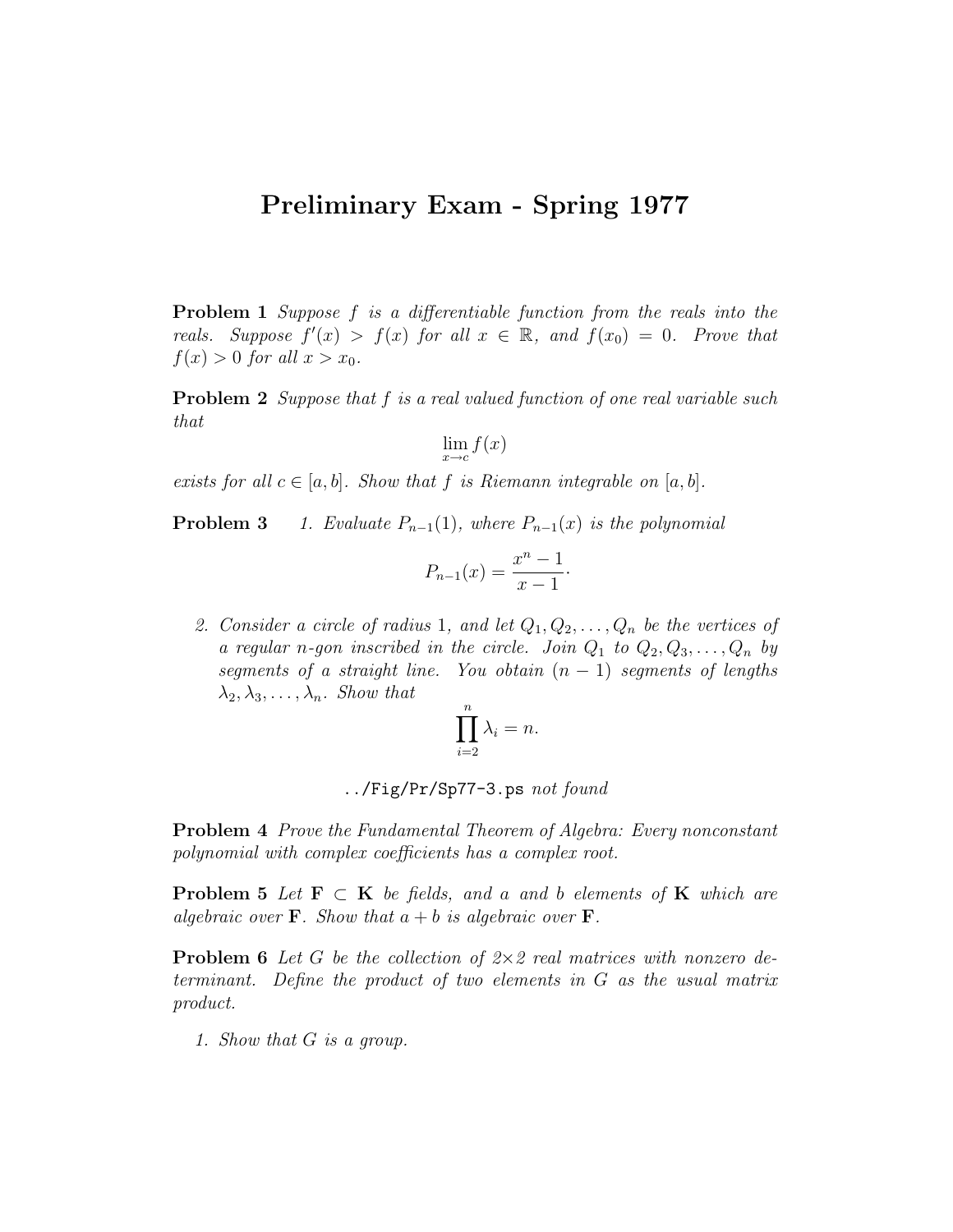- 2. Find the center Z of G; that is, the set of all elements z of G such that  $az = za$  for all  $a \in G$ .
- 3. Show that the set O of real orthogonal matrices is a subgroup of  $G(a)$ matrix is orthogonal if  $AA^t = I$ , where  $A^t$  denotes the transpose of A). Show by example that  $O$  is not a normal subgroup.
- 4. Find a nontrivial homomorphism from G onto an abelian group.

Problem 7 A matrix of the form

$$
\begin{pmatrix} 1 & a_0 & a_0^2 & \dots & a_0^n \\ 1 & a_1 & a_1^2 & \dots & a_1^n \\ \vdots & \vdots & \vdots & \ddots & \vdots \\ 1 & a_n & a_n^2 & \dots & a_n^n \end{pmatrix}
$$

where the  $a_i$  are complex numbers, is called a Vandermonde matrix.

- 1. Prove that the Vandermonde matrix is invertible if  $a_0, a_1, \ldots, a_n$  are all different.
- 2. If  $a_0, a_1, \ldots, a_n$  are all different, and  $b_0, b_1, \ldots, b_n$  are complex numbers, prove that there is a unique polynomial f of degree n with complex coefficients such that  $f(a_0) = b_0$ ,  $f(a_1) = b_1, \ldots, f(a_n) = b_n$ .

Problem 8 Find a list of real matrices, as long as possible, such that

- the characteristic polynomial of each matrix is  $(x-1)^5(x+1)$ ,
- the minimal polynomial of each matrix is  $(x 1)^2(x + 1)$ ,
- no two matrices in the list are similar to each other.

Problem 9 Find the solution of the differential equation

$$
y'' - 2y' + y = 0,
$$

subject to the conditions

$$
y(0) = 1, \quad y'(0) = 1.
$$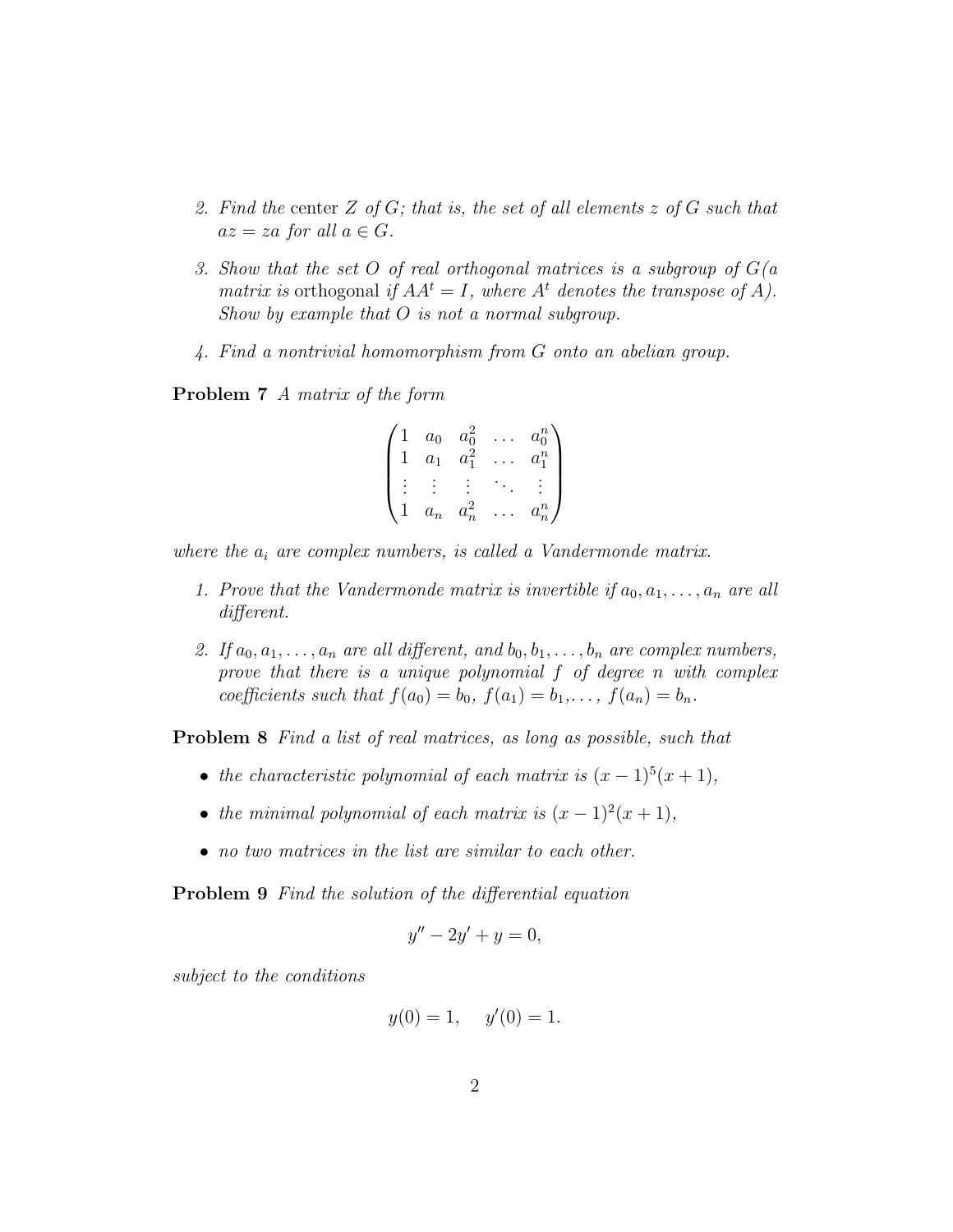**Problem 10** In  $\mathbb{R}^2$ , consider the region A defined by  $x^2 + y^2 > 1$ . Find differentiable real valued functions f and g on A such that  $\partial f/\partial x = \partial g/\partial y$ but there is no real valued function h on A such that  $f = \partial h / \partial y$  and  $g =$  $\partial h/\partial x$ ·

**Problem 11** Let the sequence  $a_0, a_1, \ldots$  be defined by the equation

$$
1 - x2 + x4 - x6 + \dots = \sum_{n=0}^{\infty} a_n (x - 3)^n \quad (0 < x < 1).
$$

Find

$$
\limsup_{n\to\infty}\left(|a_n|^{\frac{1}{n}}\right).
$$

**Problem 12** Let p be an odd prime. Let  $Q(p)$  be the set of integers a,  $0 \leq a \leq p-1$ , for which the congruence

$$
x^2 \equiv a \pmod{p}
$$

has a solution. Show that  $Q(p)$  has cardinality  $(p+1)/2$ .

**Problem 13** Consider the family of square matrices  $A(\theta)$  defined by the solution of the matrix differential equation

$$
\frac{dA(\theta)}{d\theta} = BA(\theta)
$$

with the initial condition  $A(0) = I$ , where B is a constant square matrix.

- 1. Find a property of B which is necessary and sufficient for  $A(\theta)$  to be orthogonal for all  $\theta$ ; that is,  $A(\theta)^t = A(\theta)^{-1}$ , where  $A(\theta)^t$  denotes the transpose of  $A(\theta)$ .
- 2. Find the matrices  $A(\theta)$  corresponding to

$$
B = \begin{pmatrix} 0 & 1 \\ -1 & 0 \end{pmatrix}
$$

and give a geometric interpretation.

**Problem 14** A square matrix A is nilpotent if  $A^k = 0$  for some positive integer k.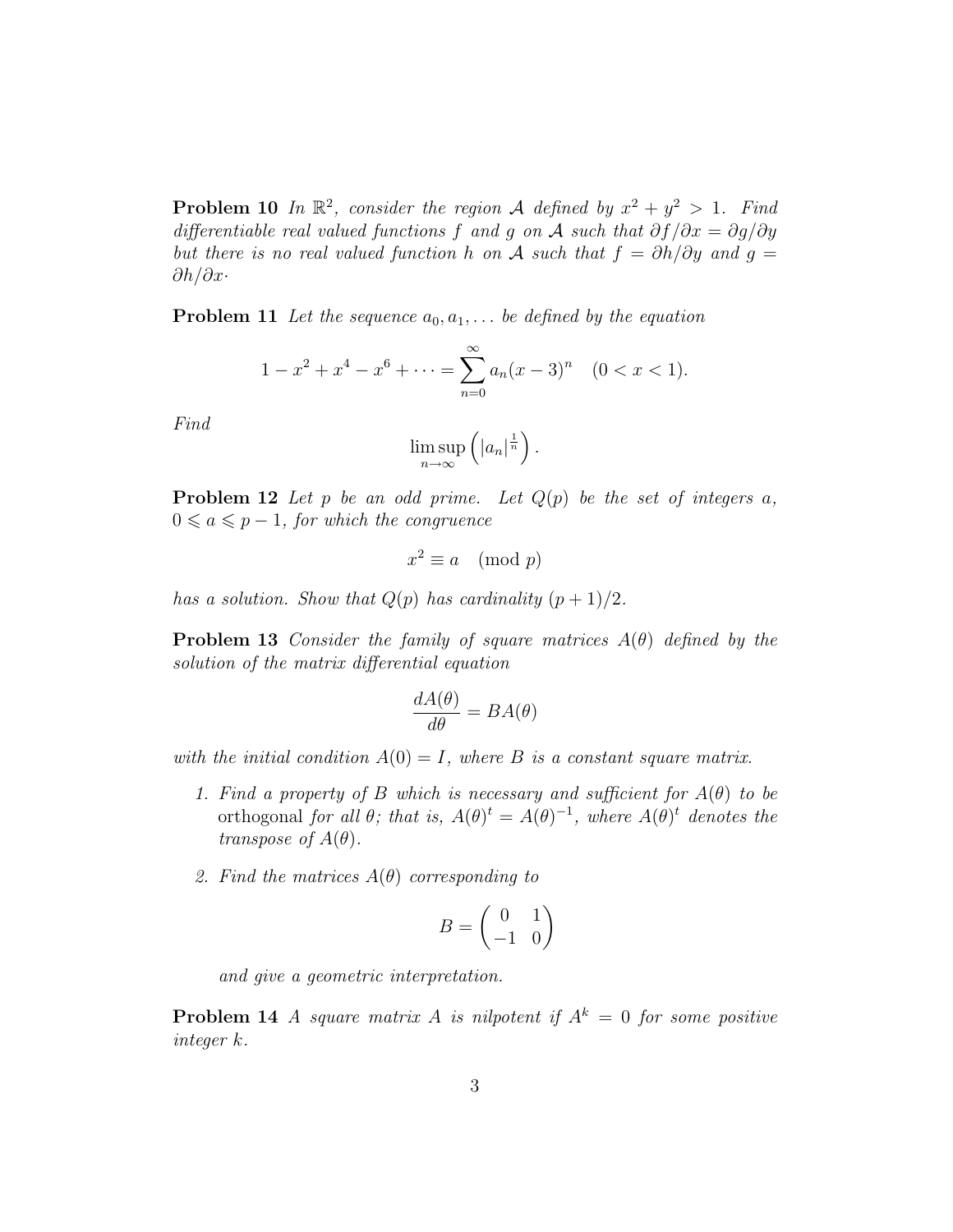- 1. If A and B are nilpotent, is  $A + B$  nilpotent?
- 2. Prove: If A and B are nilpotent matrices and  $AB = BA$ , then  $A + B$ is nilpotent.
- 3. Prove: If A is nilpotent then  $I + A$  and  $I A$  are invertible.

**Problem 15** Let  $f(z)$  be a nonconstant meromorphic function. A complex number w is called a period of f if  $f(z + w) = f(z)$  for all z.

- 1. Show that if  $w_1$  and  $w_2$  are periods, so are  $n_1w_1 + n_2w_2$  for all integers  $n_1$  and  $n_2$ .
- 2. Show that there are, at most, a finite number of periods of f in any bounded region of the complex plane.

Problem 16 Evaluate

$$
\int_{-\infty}^{\infty} \frac{\cos nx}{x^4 + 1} dx .
$$

**Problem 17** Let  $\mathbb{Q}_+$  be the multiplicative group of positive rational numbers.

- 1. Is  $\mathbb{Q}_+$  torsion free?
- 2. Is  $\mathbb{Q}_+$  free?

**Problem 18** 1. In 
$$
\mathbb{R}[x]
$$
, consider the set of polynomials  $f(x)$  for which  $f(2) = f'(2) = f''(2) = 0$ . Prove that this set forms an ideal and find its monic generator.

2. Do the polynomials such that  $f(2) = 0$  and  $f'(3) = 0$  form an ideal?

**Problem 19** Suppose that  $u(x, t)$  is a continuous function of the real variables x and t with continuous second partial derivatives. Suppose that u and its first partial derivatives are periodic in x with period 1, and that

$$
\frac{\partial^2 u}{\partial x^2} = \frac{\partial^2 u}{\partial t^2}.
$$

Prove that

$$
E(t) = \frac{1}{2} \int_0^1 \left( \left( \frac{\partial u}{\partial t} \right)^2 + \left( \frac{\partial u}{\partial x} \right)^2 \right) dx
$$

is a constant independent of t.